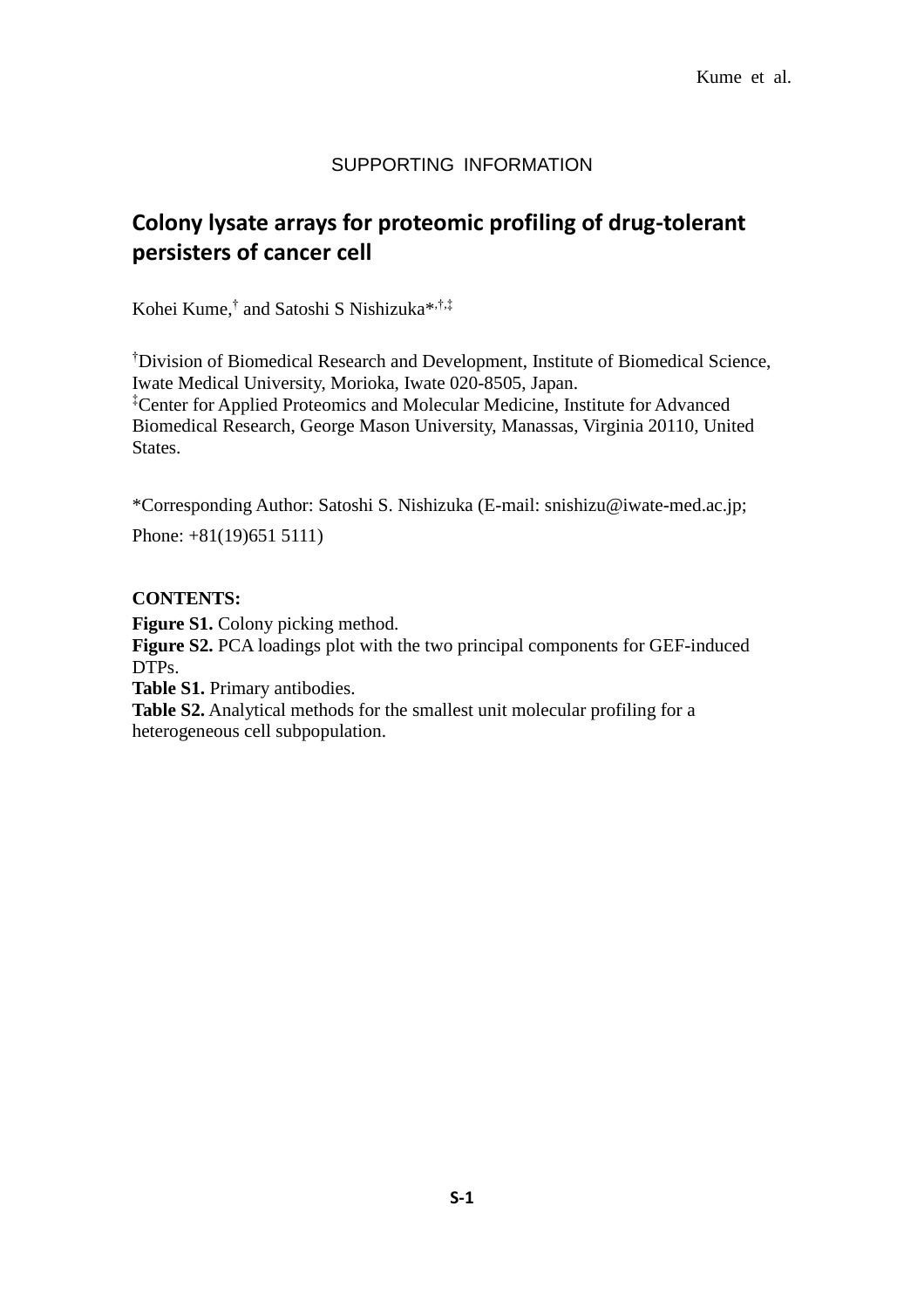

**Figure S1.** Colony picking method. (a) Pipette handling. Colonies are picked up by visual confirmation. (b) A microscopic view of a single colony at the pipette tip (left). The adhering colony is "scraped" and then aspirated into the pipette tip (right). Scale bars = 1.0 mm. (c) Dispensing excess medium. The detached colony is drawn up to the top of the medium (left). Excess medium can then be carefully dispensed. The colony is now transferred into Pink Buffer to be lysed.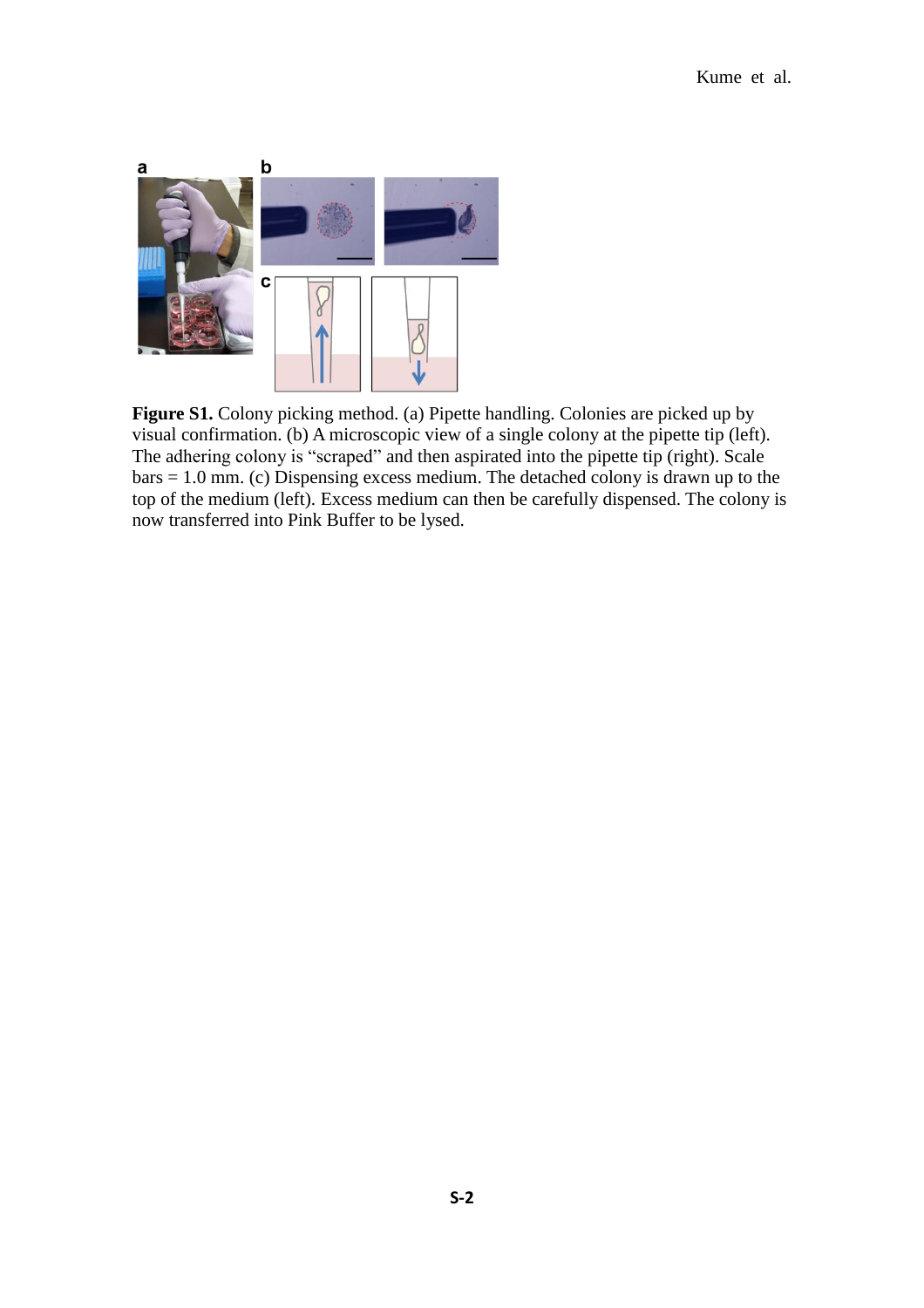

**Figure S2.** PCA loadings plot with the two principal components for GEF-induced DTPs. Proportions of the first (PC1) and second (PC2) principal components are 49.9% and 22.2%, respectively. Vectors indicate a total of 44 loadings of proteins tested. Vectors representing transcription factors are highlighted.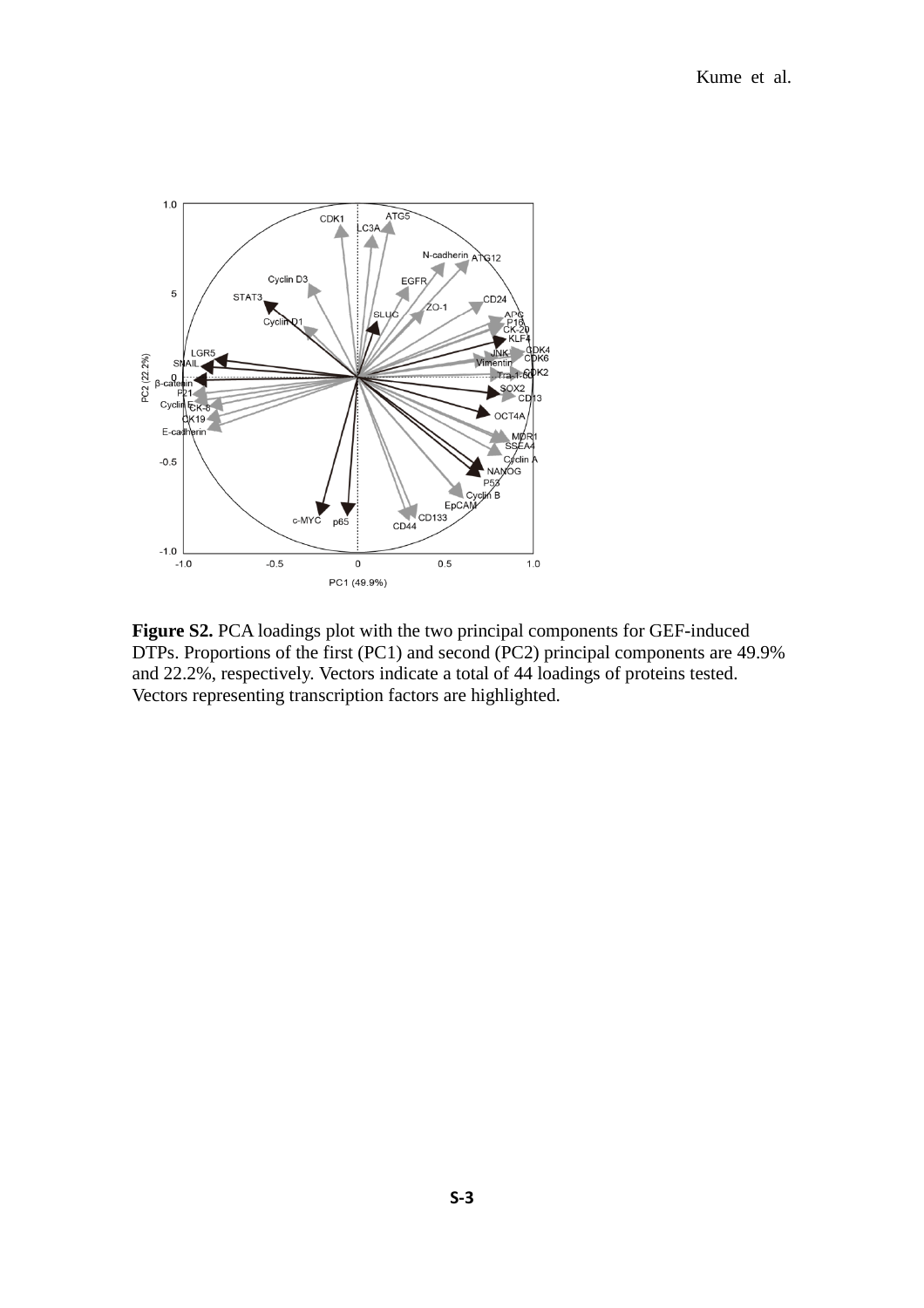| Target           | Vendor                    | Catalog no. | Dilution |
|------------------|---------------------------|-------------|----------|
| APC              | Cell Signaling Technology | 2504        | 1:100    |
| ATG12            | Cell Signaling Technology | 4180        | 1:100    |
| ATG5             | Cell Signaling Technology | 8540        | 1:100    |
| $\beta$ catenin  | Cell Signaling Technology | 9582        | 1:100    |
| CD13             | Santa Cruz                | sc-13536    | 1:100    |
| CD133            | Cell Signaling Technology | 3663        | 1:100    |
| CD24             | Santa Cruz                | sc-70598    | 1:100    |
| CD44             | Cell Signaling Technology | 3570        | 1:100    |
| CDK1             | Becton Dickinson          | 610037      | 1:200    |
| CDK2             | Becton Dickinson          | 610145      | 1:200    |
| CDK4             | <b>Becton Dickinson</b>   | 610147      | 1:200    |
| CDK <sub>6</sub> | Cell Signaling Technology | 3136        | 1:200    |
| CK-19            | Thermo Fisher Scientific  | MS-377      | 1:1000   |
| CK-20            | Thermo Fisher Scientific  | MS-997      | 1:1000   |
| $CK-8$           | Thermo Fisher Scientific  | MS-198      | 1:1000   |
| c-MYC            | Santa Cruz                | $sc-40$     | 1:100    |
| Cyclin A         | Becton Dickinson          | 611268      | 1:200    |
| Cyclin B         | Becton Dickinson          | 610219      | 1:250    |
| Cyclin D1        | Cell Signaling Technology | 2926        | 1:250    |
| Cyclin D3        | Cell Signaling Technology | 2936        | 1:250    |
| Cyclin E         | Cell Signaling Technology | 4129        | 1:250    |
| E-cadherin       | Cell Signaling Technology | 3195        | 1:100    |
| EGFR             | Cell Signaling Technology | 2232        | 1:100    |
| EpCAM            | Santa Cruz                | sc-71057    | 1:100    |
| JNK              | <b>Becton Dickinson</b>   | 610627      | 1:100    |
| KLF4             | Cell Signaling Technology | 4038        | 1:100    |
| LC3A             | Cell Signaling Technology | 4599        | 1:100    |
| $_{\rm LGR5}$    | Becton Dickinson          | 562713      | 1:100    |
| MDR1             | Sigma                     | P7965       | 1:100    |
| <b>NANOG</b>     | Cell Signaling Technology | 4903        | 1:100    |
| N-cadherin       | Cell Signaling Technology | 4061        | 1:100    |
| OCT4A            | Cell Signaling Technology | 2840        | 1:100    |
| P <sub>16</sub>  | Santa Cruz                | $sc-468$    | 1:100    |
| P <sub>21</sub>  | Cell Signaling Technology | 2946        | 1:200    |
| P53              | Thermo Fisher Scientific  | MS-187      | 1:200    |
| P65              | Cell Signaling Technology | 3034        | 1:100    |
| <b>SLUG</b>      | Cell Signaling Technology | 9585        | 1:100    |
| SNAIL            | Cell Signaling Technology | 2879        | 1:100    |
| SOX2             | Cell Signaling Technology | 3579        | 1:200    |
| SSEA4            | Cell Signaling Technology | 4755        | 1:200    |
| STAT3            | Cell Signaling Technology | 9132        | 1:100    |
| TRA-1-60         | Cell Signaling Technology | 4746        | 1:100    |
| Vimentin         | Cell Signaling Technology | 5741        | 1:100    |
| $ZO-1$           | Cell Signaling Technology | 5406        | 1:100    |

## **Table S1.** Primary antibodies.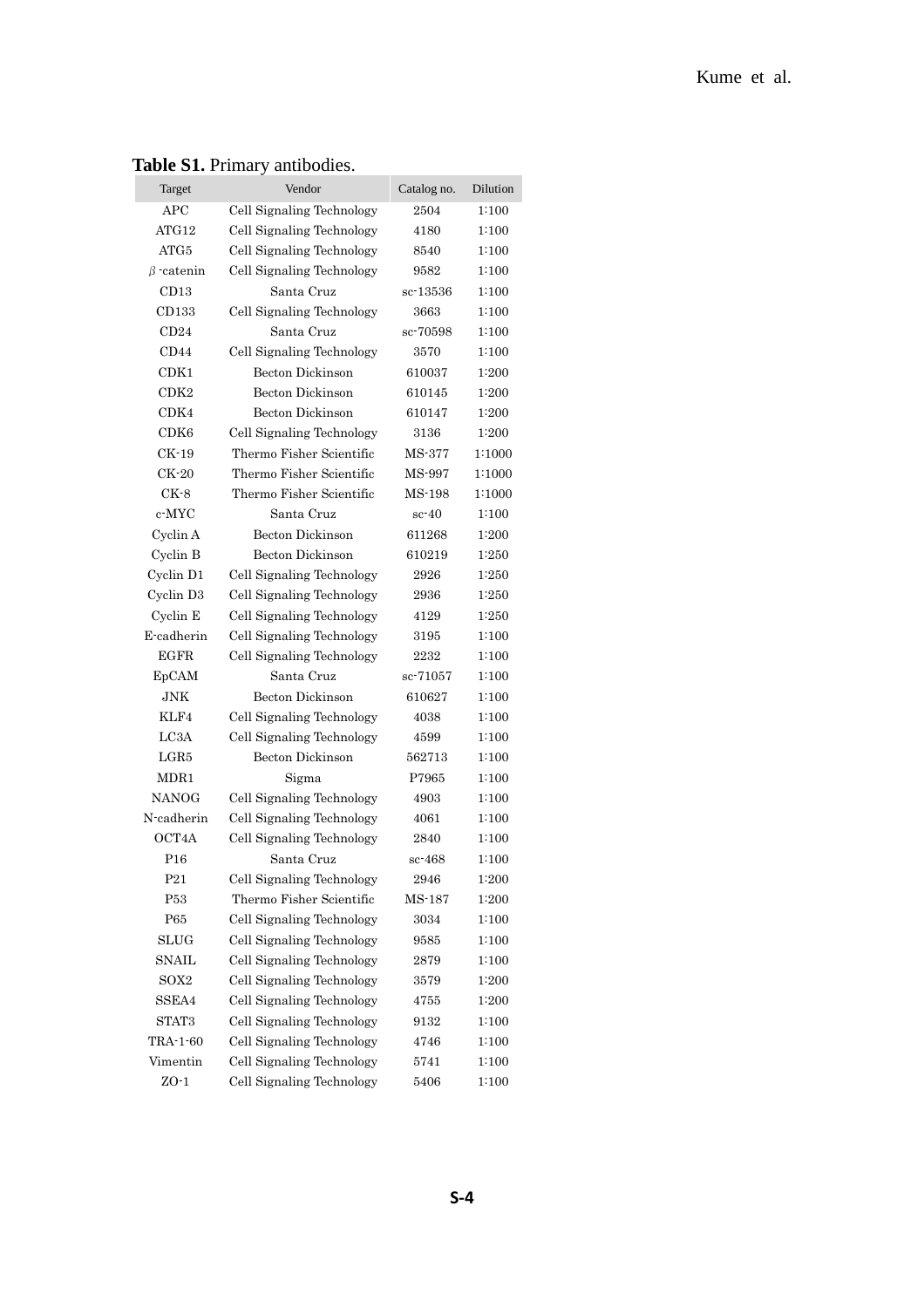| Technology <sup>a</sup> | Readout                        | Probe                | Minimum<br>cells/sample | Sample<br>throughput <sup>b</sup> | Maximum<br>multiplexity | Evaluation of<br>colony-forming<br>ability | ref            |
|-------------------------|--------------------------------|----------------------|-------------------------|-----------------------------------|-------------------------|--------------------------------------------|----------------|
| CoLA                    | Colorimetric                   | Antibody             | 1000                    | 1000-3000<br>samples/run          | >100<br>antibodies      | Yes                                        | This<br>work   |
| <b>IHC</b>              | Colorimetric<br>or Fluorescent | Antibody             | $\mathbf{1}$            | n/a                               | $\sim$ 2 antibodies     | Yes                                        | 1              |
| <b>ICM</b>              | Fluorescent                    | Antibody             | $\mathbf{1}$            | 100-400<br>samples/run            | ~10<br>antibodies       | Yes                                        | $\overline{2}$ |
| <b>FCM</b>              | Fluorescent                    | Antibody             | 100000                  | 100-400<br>samples/run            | ~10<br>antibodies       | N <sub>0</sub>                             | 3              |
| <b>MCM</b>              | Isotopic                       | Antibody             | 1000                    | 100-400<br>samples/run            | >30<br>antibodies       | N <sub>0</sub>                             | $\overline{4}$ |
| scWB                    | Fluorescent                    | Antibody             | 1                       | $20 - 30$<br>samples/run          | ~11<br>antibodies       | N <sub>0</sub>                             | 5              |
| scRNA-seq               | Number of<br>reads             | Oligo-nucl<br>eotide | 1                       | 80<br>samples/run                 | >100000<br>transcripts  | N <sub>0</sub>                             | 6              |
| scRT-qPCR               | Fluorescent                    | Oligo-nucl<br>eotide | $\mathbf{1}$            | 3000<br>samples/run               | >300<br>transcripts     | No                                         | 7              |

### **Table S2.** Analytical methods for the smallest unit molecular profiling of a heterogeneous cell subpopulation.

*a* IHC, immunohistochemistry; ICM, image cytometry; FCM, flow cytometry; MCM, mass cytometry; scWB, single-cell Western blotting; scRNA-seq, single-cell RNA sequencing; scRT-qPCR, single-cell quantitative reverse transcription PCR. *<sup>b</sup>*n/a, not applicable.